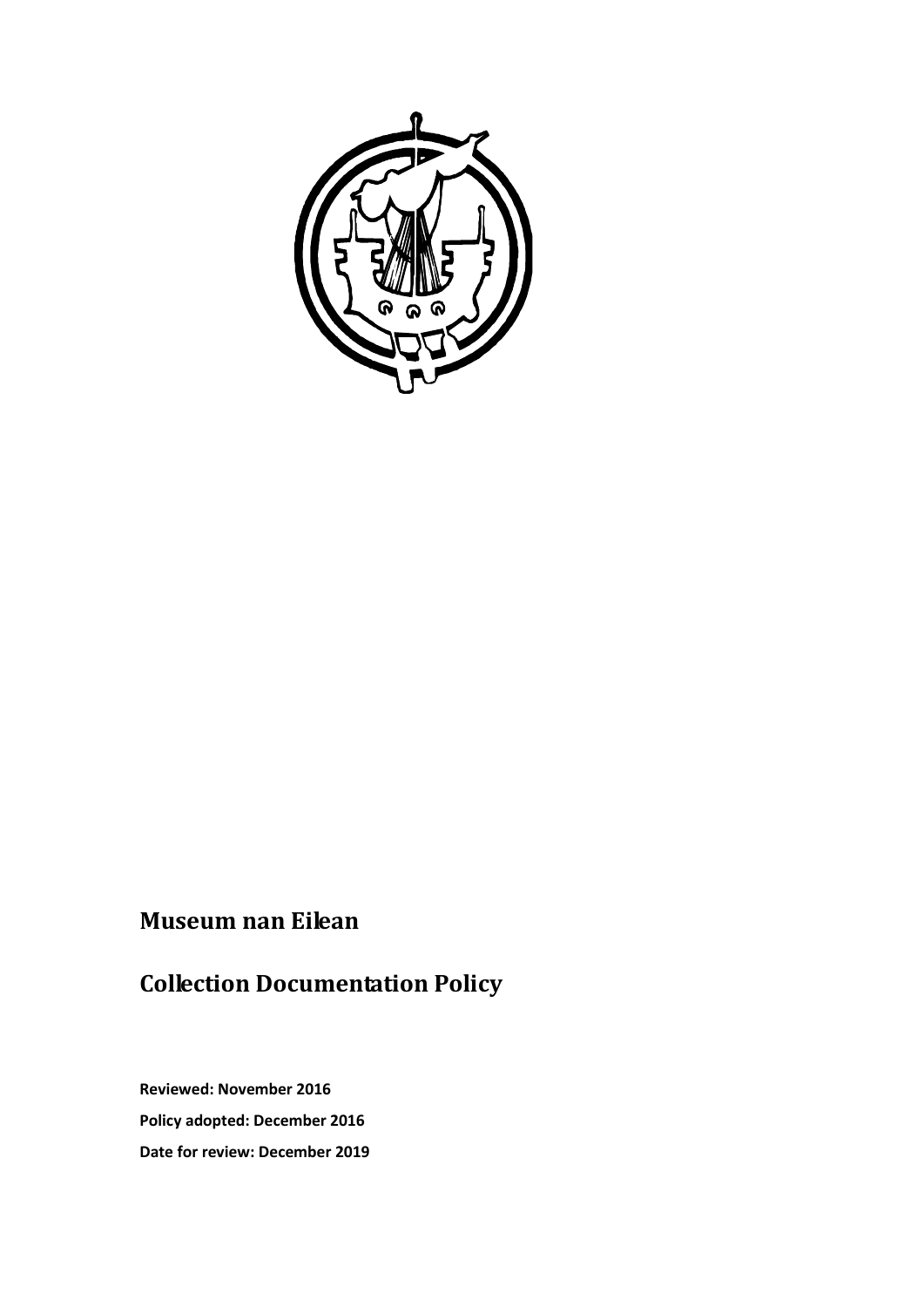## **1. Introduction**

Documentation underpins every aspect of museum activity. Recording collection information is central to being accountable for the collections, their accessibility, management, research, study and use.

Our policy for the documentation of the collections is to ensure that the information we hold relating to the collections is accurate, secure, reliable and accessible.

The aim of this policy is to ensure that we fulfil our responsibilities in relation to security, management and access to collections by improving accountability for the collections, maintaining professional standards in documentation procedures and collection information, extending access to collection information, strengthening the security of the collections

In order to improve access and accountability, we will enter all new records onto the museum database. Over time and in a phased programme, we will digitise our older paper records, ensuring that copies are kept securely.

### **2. Ethics and Legislation**

This policy should be read in conjunction with and with consideration for the following guidelines or legislation that guides this area of Museum nan Eilean's work:

- Data Protection Act (1998)
- Freedom of Information Act (2000)
- Environmental Information (Scotland) Regulation (2004)
- Museums Association Code of Ethics (2015)
- Human Remains Policy (*draft, to be completed December 2016*)
- Comhairle Customer Care Standards
- Gaelic Plan /Plana na Gaidhlig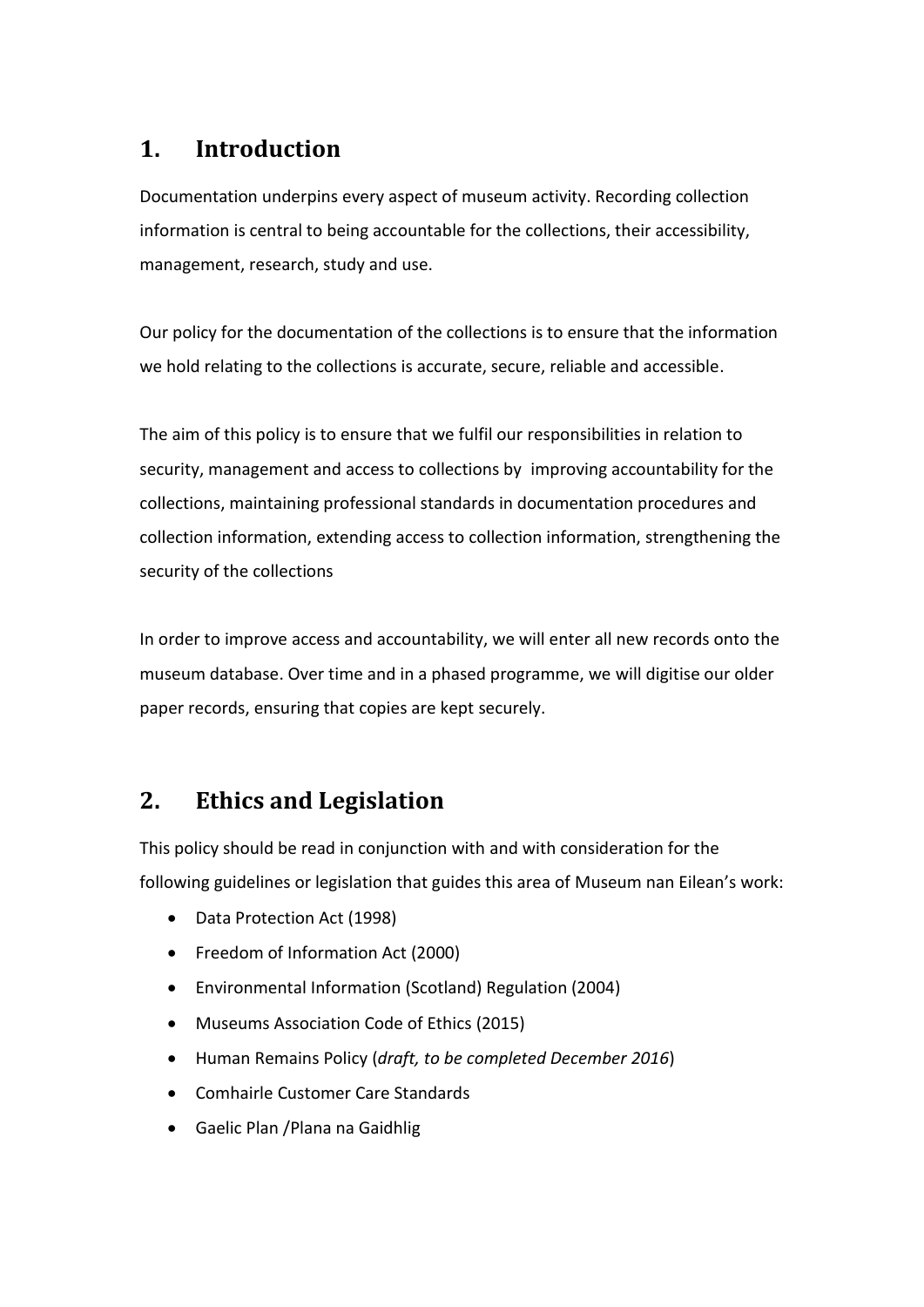We will review requests for confidential data such as donor information, environmental information, valuations or site details on a case by case basis, and in accordance with the applicable legislation and any legal agreements or conditions of gift.

#### **3. Definitions**

We will document our collections to either Inventory or Catalogue level, as described below:

- Inventory level: This includes sufficient key information to meet SPECTRUM standards and to allow any object(s) in our care to be individually identified and verified. All accessioned items and loans inward and outward, and the unaccessioned handling collection are documented at this level.
- Catalogue level: We will identify the collections that merit further, more detailed documentation, thus raising the standard of information to catalogue level. Such documentation will include the known history of a specimen and references to any relevant publication etc.

### **4. Accountability**

4.1 Definition of accountability

We are committed to at least maintaining the minimum level of collections documentation that will allow us to identify and locate all items for which we are legally responsible, including all loans.

#### 4.3 Security against loss of irreplaceable collection information

We have in place measures to ensure the physical security and long-term preservation of all documentation records, whether paper or digitised. We will update all manual and digitised records as appropriate. Nightly backups will be made to secure digital data. Where collection information is wholly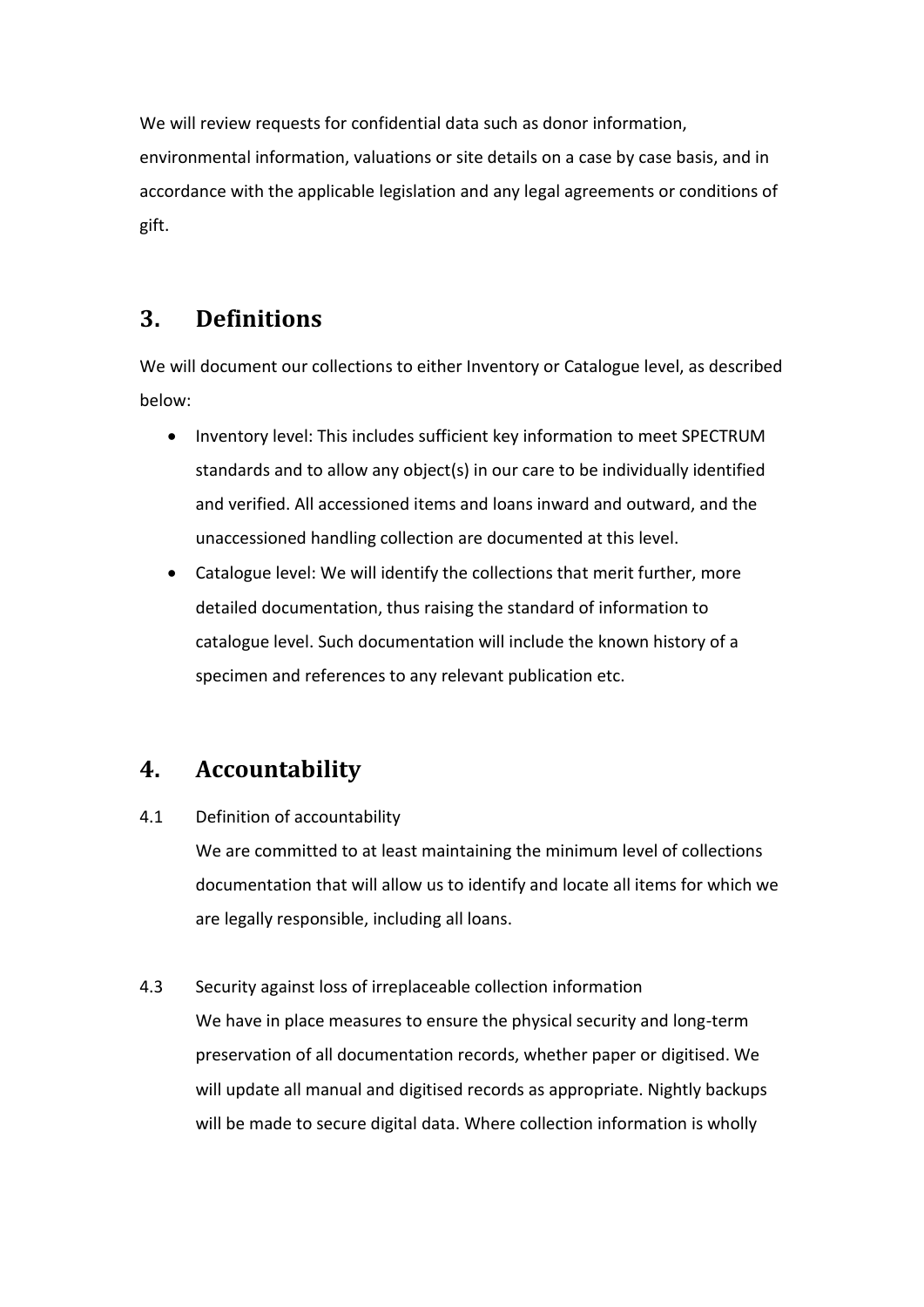digitised and managed centrally we will make backup copies of all key files, and where considered appropriate, house them securely off-site.